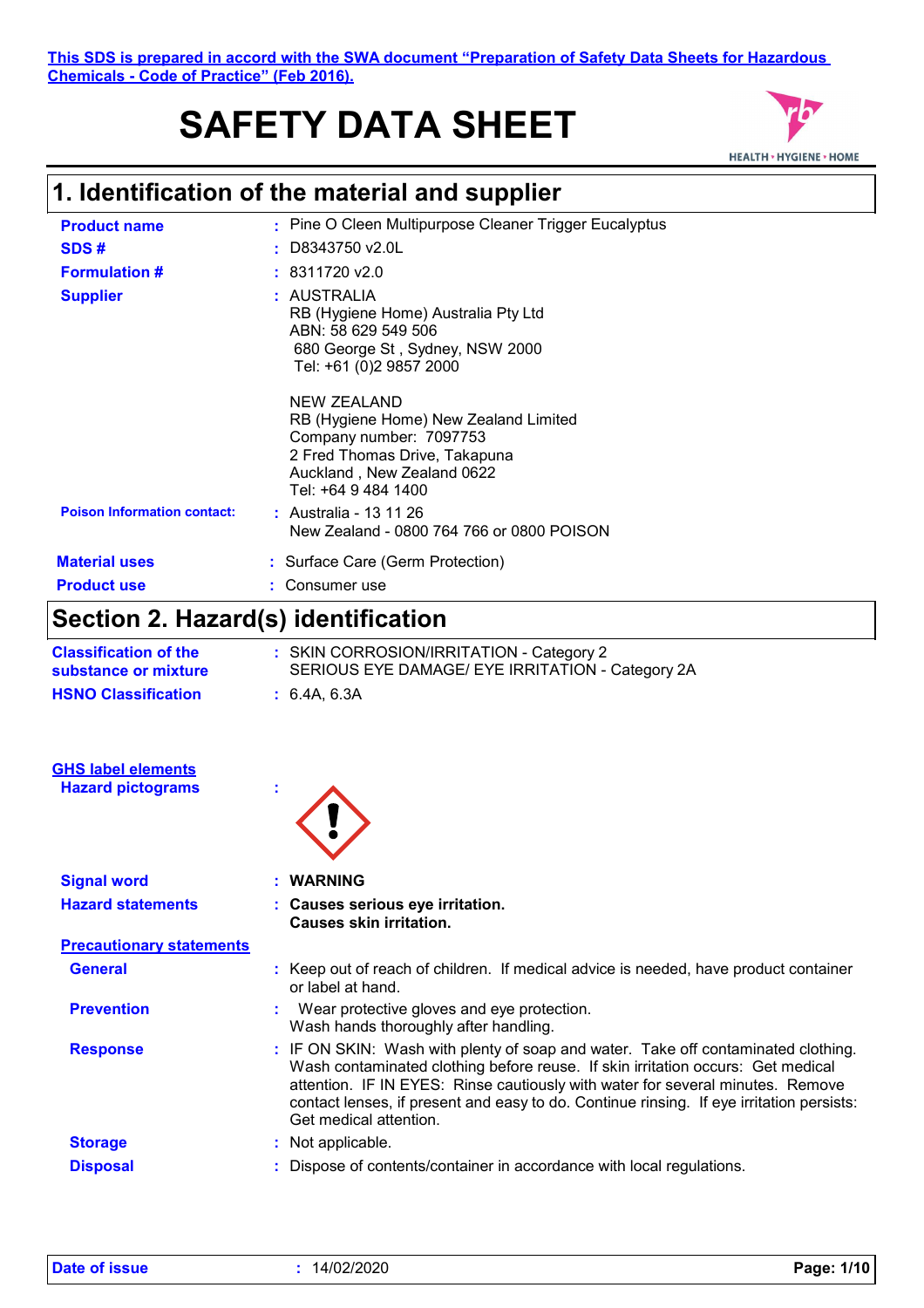# **Section 2. Hazard(s) identification**

| <b>Supplemental label</b><br>elements                                       | : Additional warning: Use in a well-ventilated area.                                                                                                                                                               |
|-----------------------------------------------------------------------------|--------------------------------------------------------------------------------------------------------------------------------------------------------------------------------------------------------------------|
|                                                                             | <b>Ingredient Declaration:</b><br>Per 100 g of product contains 2.9 g of Citric Acid<br>Contains less than 5% non-ionic Surfactants<br>Contains less than 5% anionic Surfactants<br><b>Disinfectant</b><br>Perfume |
| <b>Recommendations</b>                                                      | : No known significant effects or critical hazards.                                                                                                                                                                |
| <b>Recommendations</b>                                                      | : No known significant effects or critical hazards.                                                                                                                                                                |
| <b>Other hazards which do not : None known.</b><br>result in classification |                                                                                                                                                                                                                    |

# **Section 3. Composition and ingredient information**

**Substance/mixture :**

Mixture

| <b>Ingredient name</b>             | $\%$ (w/w) | <b>CAS number</b> |
|------------------------------------|------------|-------------------|
| sodium hypochlorite                | ≤3         | 7681-52-9         |
| Citric acid                        | ∣≤3        | 77-92-9           |
| Linear Alkylbenzene Sulphonic Acid | l ≤3       | 85536-14-7        |

 **Other Non-hazardous ingredients to 100%**

**Occupational exposure limits, if available, are listed in Section 8.**

## **Section 4. First aid measures**

| <b>Description of necessary first aid measures</b> |                                                                                                                                                                                                                                                                                                                                                                                                                                                                                                                                                                                                                                                                                                                                                                                                                              |
|----------------------------------------------------|------------------------------------------------------------------------------------------------------------------------------------------------------------------------------------------------------------------------------------------------------------------------------------------------------------------------------------------------------------------------------------------------------------------------------------------------------------------------------------------------------------------------------------------------------------------------------------------------------------------------------------------------------------------------------------------------------------------------------------------------------------------------------------------------------------------------------|
| <b>Eye contact</b>                                 | : Immediately flush eyes with plenty of water, occasionally lifting the upper and lower<br>eyelids. Check for and remove any contact lenses. Continue to rinse for at least 10<br>minutes. Get medical attention.                                                                                                                                                                                                                                                                                                                                                                                                                                                                                                                                                                                                            |
| <b>Inhalation</b>                                  | : Remove victim to fresh air and keep at rest in a position comfortable for breathing.<br>If not breathing, if breathing is irregular or if respiratory arrest occurs, provide<br>artificial respiration or oxygen by trained personnel. It may be dangerous to the<br>person providing aid to give mouth-to-mouth resuscitation. Get medical attention if<br>adverse health effects persist or are severe. If unconscious, place in recovery<br>position and get medical attention immediately. Maintain an open airway. Loosen<br>tight clothing such as a collar, tie, belt or waistband.                                                                                                                                                                                                                                 |
| <b>Skin contact</b>                                | : Flush contaminated skin with plenty of water. Remove contaminated clothing and<br>shoes. Continue to rinse for at least 10 minutes. Get medical attention. Wash<br>clothing before reuse. Clean shoes thoroughly before reuse.                                                                                                                                                                                                                                                                                                                                                                                                                                                                                                                                                                                             |
| <b>Ingestion</b>                                   | : Wash out mouth with water. Remove dentures if any. Remove victim to fresh air<br>and keep at rest in a position comfortable for breathing. If material has been<br>swallowed and the exposed person is conscious, give small quantities of water to<br>drink. Stop if the exposed person feels sick as vomiting may be dangerous. Do not<br>induce vomiting unless directed to do so by medical personnel. If vomiting occurs,<br>the head should be kept low so that vomit does not enter the lungs. Get medical<br>attention if adverse health effects persist or are severe. Never give anything by<br>mouth to an unconscious person. If unconscious, place in recovery position and get<br>medical attention immediately. Maintain an open airway. Loosen tight clothing such<br>as a collar, tie, belt or waistband. |
|                                                    | Most important symptoms/effects, acute and delayed                                                                                                                                                                                                                                                                                                                                                                                                                                                                                                                                                                                                                                                                                                                                                                           |
| <b>Potential acute health effects</b>              |                                                                                                                                                                                                                                                                                                                                                                                                                                                                                                                                                                                                                                                                                                                                                                                                                              |
| <b>Eye contact</b>                                 | : Causes serious eye irritation.                                                                                                                                                                                                                                                                                                                                                                                                                                                                                                                                                                                                                                                                                                                                                                                             |
| <b>Inhalation</b>                                  | : No known significant effects or critical hazards.                                                                                                                                                                                                                                                                                                                                                                                                                                                                                                                                                                                                                                                                                                                                                                          |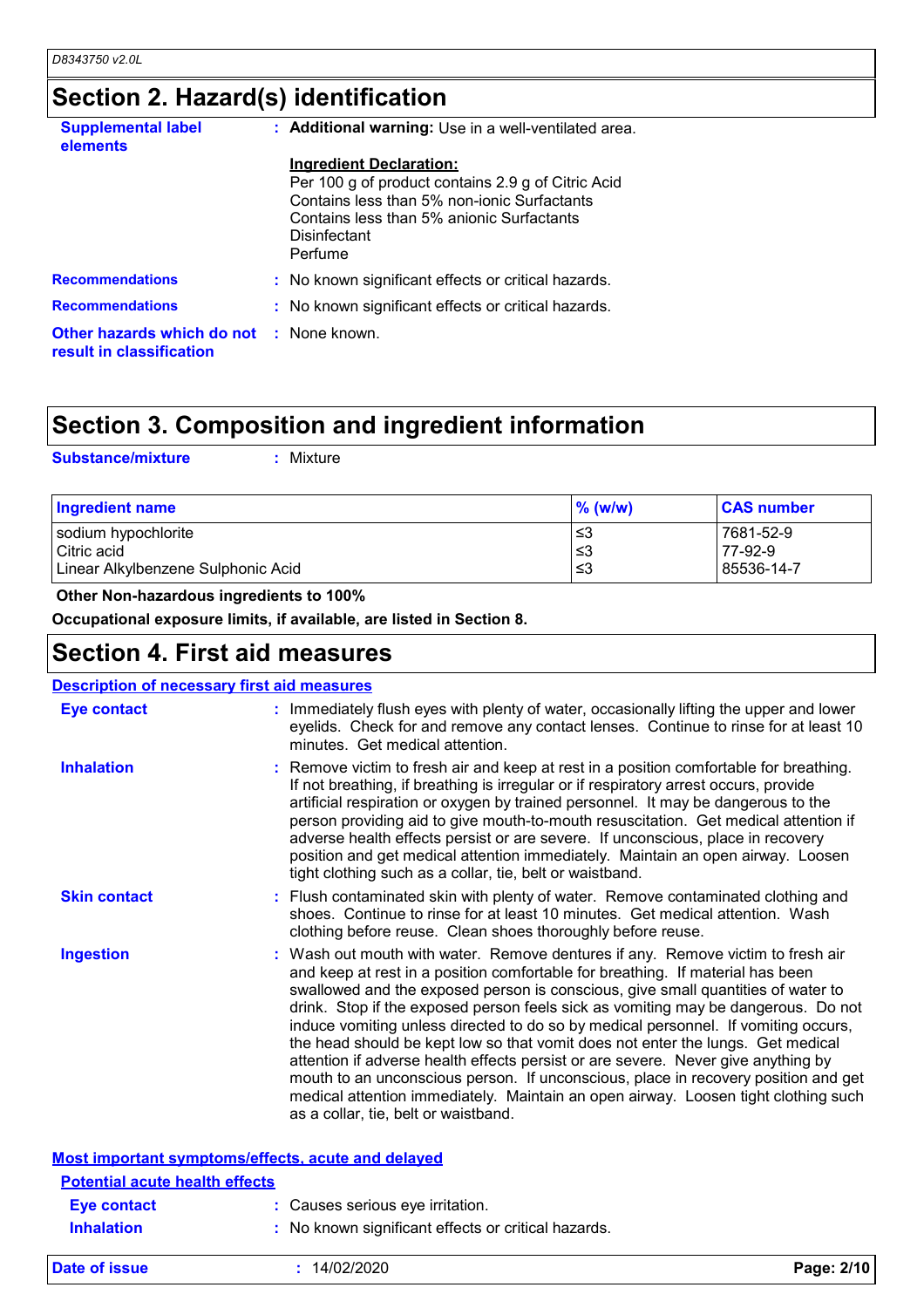## **Section 4. First aid measures**

| <b>Skin contact</b>                 | : Causes skin irritation.                                                                                                                                                     |
|-------------------------------------|-------------------------------------------------------------------------------------------------------------------------------------------------------------------------------|
| <b>Ingestion</b>                    | : No known significant effects or critical hazards.                                                                                                                           |
| <b>Over-exposure signs/symptoms</b> |                                                                                                                                                                               |
| <b>Eye contact</b>                  | : Adverse symptoms may include the following:<br>pain or irritation<br>watering<br>redness                                                                                    |
| <b>Inhalation</b>                   | : No specific data.                                                                                                                                                           |
| <b>Skin contact</b>                 | : Adverse symptoms may include the following:<br>irritation<br>redness                                                                                                        |
| <b>Ingestion</b>                    | : No specific data.                                                                                                                                                           |
|                                     | Indication of immediate medical attention and special treatment needed, if necessary                                                                                          |
| <b>Notes to physician</b>           | : Treat symptomatically. Contact poison treatment specialist immediately if large<br>quantities have been ingested or inhaled.                                                |
| <b>Specific treatments</b>          | : No specific treatment.                                                                                                                                                      |
| <b>Protection of first-aiders</b>   | : No action shall be taken involving any personal risk or without suitable training. It<br>may be dangerous to the person providing aid to give mouth-to-mouth resuscitation. |

### **See toxicological information (Section 11)**

# **Section 5. Fire-fighting measures**

| <b>Extinguishing media</b>                             |                                                                                                                                                                                                     |
|--------------------------------------------------------|-----------------------------------------------------------------------------------------------------------------------------------------------------------------------------------------------------|
| <b>Suitable extinguishing</b><br>media                 | : Use an extinguishing agent suitable for the surrounding fire.                                                                                                                                     |
| <b>Unsuitable extinguishing</b><br>media               | $:$ None known.                                                                                                                                                                                     |
| <b>Specific hazards arising</b><br>from the chemical   | : No specific fire or explosion hazard.                                                                                                                                                             |
| <b>Hazardous thermal</b><br>decomposition products     | : Decomposition products may include the following materials:<br>halogenated compounds<br>metal oxide/oxides                                                                                        |
| <b>Special protective actions</b><br>for fire-fighters | : Promptly isolate the scene by removing all persons from the vicinity of the incident if<br>there is a fire. No action shall be taken involving any personal risk or without<br>suitable training. |
| <b>Special protective actions</b><br>for fire-fighters | : Fire-fighters should wear appropriate protective equipment and self-contained<br>breathing apparatus (SCBA) with a full face-piece operated in positive pressure<br>mode.                         |

## **Section 6. Accidental release measures**

**Personal precautions, protective equipment and emergency procedures**

| For non-emergency<br>personnel | : No action shall be taken involving any personal risk or without suitable training.<br>Evacuate surrounding areas. Keep unnecessary and unprotected personnel from<br>entering. Do not touch or walk through spilled material. Avoid breathing vapor or<br>mist. Provide adequate ventilation. Wear appropriate respirator when ventilation is<br>inadequate. Put on appropriate personal protective equipment. |
|--------------------------------|------------------------------------------------------------------------------------------------------------------------------------------------------------------------------------------------------------------------------------------------------------------------------------------------------------------------------------------------------------------------------------------------------------------|
|                                | <b>For emergency responders</b> : If specialized clothing is required to deal with the spillage, take note of any<br>information in Section 8 on suitable and unsuitable materials. See also the<br>information in "For non-emergency personnel".                                                                                                                                                                |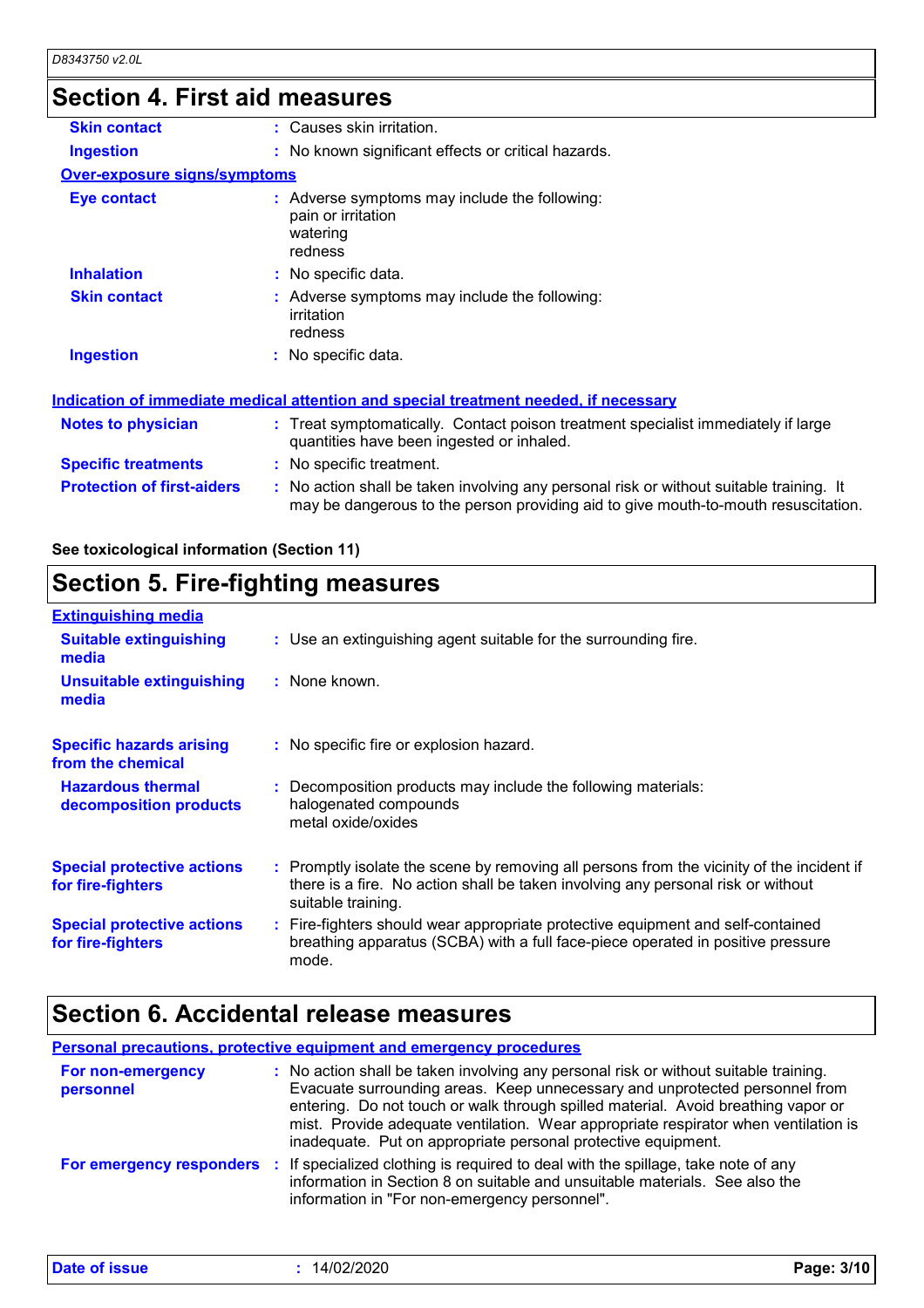## **Section 6. Accidental release measures**

| <b>Environmental precautions</b>                             | : Avoid dispersal of spilled material and runoff and contact with soil, waterways,<br>drains and sewers. Inform the relevant authorities if the product has caused<br>environmental pollution (sewers, waterways, soil or air).                                                                                                                                                                                                                                                                                                                                                                                                                                                                                 |
|--------------------------------------------------------------|-----------------------------------------------------------------------------------------------------------------------------------------------------------------------------------------------------------------------------------------------------------------------------------------------------------------------------------------------------------------------------------------------------------------------------------------------------------------------------------------------------------------------------------------------------------------------------------------------------------------------------------------------------------------------------------------------------------------|
| <b>Methods and materials for containment and cleaning up</b> |                                                                                                                                                                                                                                                                                                                                                                                                                                                                                                                                                                                                                                                                                                                 |
| <b>Small spill</b>                                           | : Stop leak if without risk. Move containers from spill area. Dilute with water and mop<br>up if water-soluble. Alternatively, or if water-insoluble, absorb with an inert dry<br>material and place in an appropriate waste disposal container. Dispose of via a<br>licensed waste disposal contractor.                                                                                                                                                                                                                                                                                                                                                                                                        |
| <b>Large spill</b>                                           | : Stop leak if without risk. Move containers from spill area. Approach release from<br>upwind. Prevent entry into sewers, water courses, basements or confined areas.<br>Wash spillages into an effluent treatment plant or proceed as follows. Contain and<br>collect spillage with non-combustible, absorbent material e.g. sand, earth,<br>vermiculite or diatomaceous earth and place in container for disposal according to<br>local regulations (see Section 13). Dispose of via a licensed waste disposal<br>contractor. Contaminated absorbent material may pose the same hazard as the<br>spilled product. Note: see Section 1 for emergency contact information and Section<br>13 for waste disposal. |

**See Section 1 for emergency contact information.**

**See Section 8 for information on appropriate personal protective equipment.**

**See Section 13 for additional waste treatment information.**

# **Section 7. Handling and storage**

#### **Advice on general occupational hygiene Conditions for safe storage,** : Store in accordance with local regulations. Store in original container protected **including any incompatibilities** Eating, drinking and smoking should be prohibited in areas where this material is **:** handled, stored and processed. Workers should wash hands and face before eating, drinking and smoking. Remove contaminated clothing and protective equipment before entering eating areas. See also Section 8 for additional information on hygiene measures. from direct sunlight in a dry, cool and well-ventilated area, away from incompatible materials (see Section 10) and food and drink. Keep container tightly closed and sealed until ready for use. Containers that have been opened must be carefully resealed and kept upright to prevent leakage. Do not store in unlabeled containers. Use appropriate containment to avoid environmental contamination. See Section 10 for incompatible materials before handling or use. **Protective measures** Put on appropriate personal protective equipment (see Section 8). Do not ingest. **:** Avoid contact with eyes, skin and clothing. Avoid breathing vapor or mist. Keep in the original container or an approved alternative made from a compatible material, kept tightly closed when not in use. Empty containers retain product residue and can be hazardous. Do not reuse container. **Precautions for safe handling Do not store above the following temperature :** 30 °C

## **Section 8. Exposure controls and personal protection**

| <b>Control parameters</b>           |                                   |  |
|-------------------------------------|-----------------------------------|--|
| <b>Australia</b>                    |                                   |  |
| <b>Occupational exposure limits</b> |                                   |  |
| None.                               |                                   |  |
| <b>New Zealand</b>                  |                                   |  |
| <b>Occupational exposure limits</b> | : No exposure standard allocated. |  |

**Date of issue :** 14/02/2020 **Page: 4/10**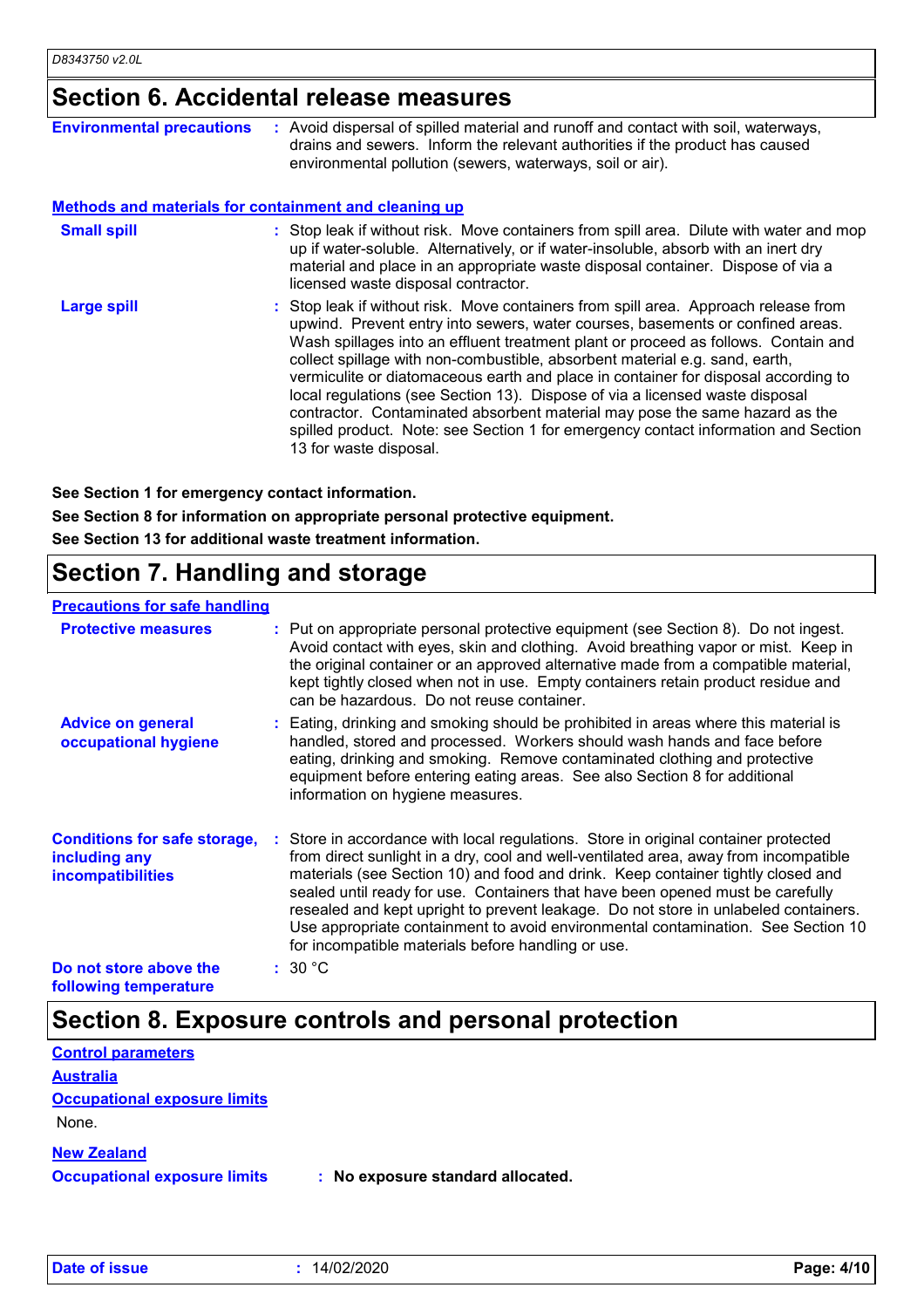# **Section 8. Exposure controls and personal protection**

| <b>Appropriate engineering</b>                   | : Good general ventilation should be sufficient to control worker exposure to airborne                                                                                                                                                                                                                                          |
|--------------------------------------------------|---------------------------------------------------------------------------------------------------------------------------------------------------------------------------------------------------------------------------------------------------------------------------------------------------------------------------------|
| <b>controls</b>                                  | contaminants.                                                                                                                                                                                                                                                                                                                   |
| <b>Environmental exposure</b><br><b>controls</b> | : Emissions from ventilation or work process equipment should be checked to ensure<br>they comply with the requirements of environmental protection legislation. In some<br>cases, fume scrubbers, filters or engineering modifications to the process<br>equipment will be necessary to reduce emissions to acceptable levels. |

| <b>Individual protection measures</b> |                                                                                                                                                                                                                                                                                                                                                                                                                          |
|---------------------------------------|--------------------------------------------------------------------------------------------------------------------------------------------------------------------------------------------------------------------------------------------------------------------------------------------------------------------------------------------------------------------------------------------------------------------------|
| <b>Hygiene measures</b>               | : Wash hands, forearms and face thoroughly after handling chemical products, before<br>eating, smoking and using the lavatory and at the end of the working period.<br>Appropriate techniques should be used to remove potentially contaminated clothing.<br>Wash contaminated clothing before reusing. Ensure that eyewash stations and<br>safety showers are close to the workstation location.                        |
| <b>Eye/face protection</b>            | : Safety eyewear complying with an approved standard should be used when a risk<br>assessment indicates this is necessary to avoid exposure to liquid splashes, mists,<br>gases or dusts. If contact is possible, the following protection should be worn,<br>unless the assessment indicates a higher degree of protection: chemical splash<br>goggles.                                                                 |
| <b>Skin protection</b>                |                                                                                                                                                                                                                                                                                                                                                                                                                          |
| <b>Hand protection</b>                | : Considering the parameters specified by the glove manufacturer, check during use<br>that the gloves are still retaining their protective properties. It should be noted that<br>the time to breakthrough for any glove material may be different for different glove<br>manufacturers. In the case of mixtures, consisting of several substances, the<br>protection time of the gloves cannot be accurately estimated. |
| <b>Body protection</b>                | Personal protective equipment for the body should be selected based on the task<br>being performed and the risks involved and should be approved by a specialist<br>before handling this product.                                                                                                                                                                                                                        |
| <b>Other skin protection</b>          | : Appropriate footwear and any additional skin protection measures should be<br>selected based on the task being performed and the risks involved and should be<br>approved by a specialist before handling this product.                                                                                                                                                                                                |
| <b>Respiratory protection</b>         | Based on the hazard and potential for exposure, select a respirator that meets the<br>appropriate standard or certification. Respirators must be used according to a<br>respiratory protection program to ensure proper fitting, training, and other important<br>aspects of use.                                                                                                                                        |

# **Section 9. Physical and chemical properties**

| <b>Appearance</b>                               |                                                          |
|-------------------------------------------------|----------------------------------------------------------|
| <b>Physical state</b>                           | $:$ Liquid.                                              |
| <b>Color</b>                                    | $:$ Clear.                                               |
| <b>Odor</b>                                     | : Eucalyptus                                             |
| <b>Odor threshold</b>                           | : Not available.                                         |
| рH                                              | $: 2.7 \text{ to } 3.3$                                  |
|                                                 |                                                          |
| <b>Melting point</b>                            | : Not available.                                         |
| <b>Boiling point</b>                            | : Not available.                                         |
| <b>Flash point</b>                              | : Closed cup: $>93.3^{\circ}$ C ( $>199.9^{\circ}$ F)    |
| <b>Evaporation rate</b>                         | : Not available.                                         |
| <b>Flammability (solid, gas)</b>                | : Not available.                                         |
| Lower and upper explosive<br>(flammable) limits | : Not available.                                         |
| <b>Vapor pressure</b>                           | : Not available.                                         |
| <b>Vapor density</b>                            | : Not available.                                         |
| <b>Relative density</b>                         | $: 1.006$ to 1.026                                       |
| <b>Solubility</b>                               | : Easily soluble in the following materials: cold water. |
|                                                 |                                                          |

**Date of issue :** 14/02/2020 **Page: 5/10**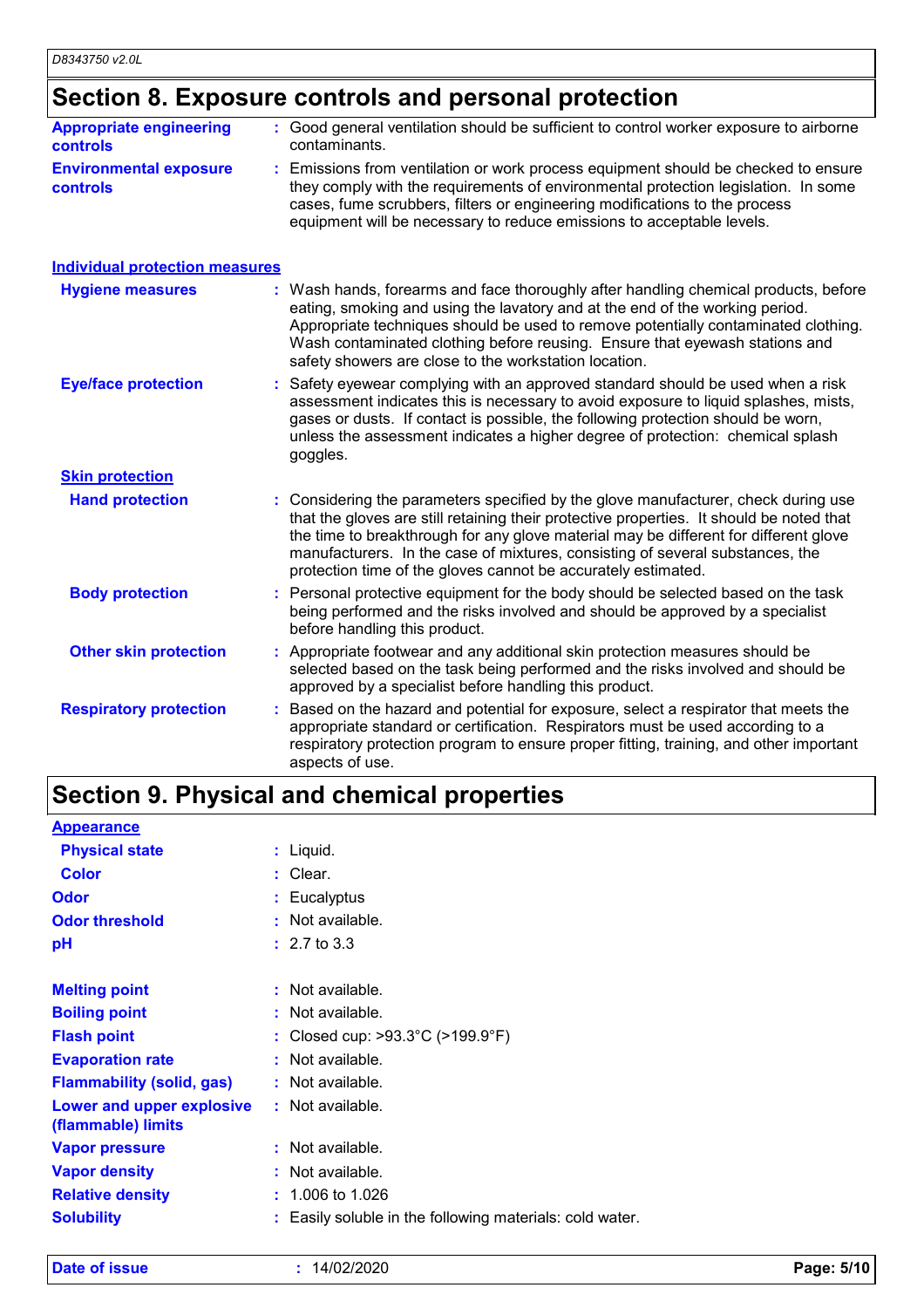# **Section 9. Physical and chemical properties**

| <b>Solubility in water</b>                        | $:$ Not available. |
|---------------------------------------------------|--------------------|
| <b>Partition coefficient: n-</b><br>octanol/water | : Not available.   |
| <b>Auto-ignition temperature</b>                  | $:$ Not available. |
| <b>Decomposition temperature</b>                  | : Not available.   |
| <b>Viscosity</b>                                  | : Not available.   |
| Flow time (ISO 2431)                              | : Not available.   |

| Section 10. Stability and reactivity                |                                                                                                           |  |
|-----------------------------------------------------|-----------------------------------------------------------------------------------------------------------|--|
| <b>Reactivity</b>                                   | : No specific test data related to reactivity available for this product or its ingredients.              |  |
| <b>Chemical stability</b>                           | : The product is stable.                                                                                  |  |
| <b>Possibility of hazardous</b><br><b>reactions</b> | : Under normal conditions of storage and use, hazardous reactions will not occur.                         |  |
| <b>Conditions to avoid</b>                          | : No specific data.                                                                                       |  |
| <b>Incompatible materials</b>                       | : No specific data.                                                                                       |  |
| <b>Hazardous decomposition</b><br>products          | : Under normal conditions of storage and use, hazardous decomposition products<br>should not be produced. |  |

# **Section 11. Toxicological information**

### **Information on toxicological effects**

### **Acute toxicity**

| <b>Product/ingredient name</b>                                        | <b>Result</b>                                                       |                  | <b>Species</b> | <b>Dose</b> |                                     | <b>Exposure</b>    |
|-----------------------------------------------------------------------|---------------------------------------------------------------------|------------------|----------------|-------------|-------------------------------------|--------------------|
| sodium hypochlorite                                                   | LD50 Oral                                                           |                  |                |             | 1100 mg/kg                          | $\overline{a}$     |
| <b>Conclusion/Summary</b><br><b>Irritation/Corrosion</b>              | : Based on available data, the classification criteria are not met. |                  |                |             |                                     |                    |
| <b>Product/ingredient name</b>                                        | <b>Result</b>                                                       | <b>Species</b>   | <b>Score</b>   |             | <b>Exposure</b>                     | <b>Observation</b> |
| sodium hypochlorite                                                   | Eyes - Mild irritant<br>Eyes - Moderate irritant                    | Rabbit<br>Rabbit |                |             | 1.31<br>milligrams<br>10 milligrams |                    |
| <b>Conclusion/Summary</b>                                             |                                                                     |                  |                |             |                                     |                    |
| <b>Skin</b>                                                           | Based on Calculation Method: Causes skin irritation.                |                  |                |             |                                     |                    |
| <b>Eyes</b>                                                           | Based on Calculation method: Causes serious eye irritation.         |                  |                |             |                                     |                    |
| <b>Respiratory</b><br><b>Sensitization</b><br>Not available.          | Based on available data, the classification criteria are not met.   |                  |                |             |                                     |                    |
| <b>Conclusion/Summary</b>                                             |                                                                     |                  |                |             |                                     |                    |
| <b>Skin</b>                                                           | Based on available data, the classification criteria are not met.   |                  |                |             |                                     |                    |
| <b>Respiratory</b><br><b>Mutagenicity</b><br>Not available.           | Based on available data, the classification criteria are not met.   |                  |                |             |                                     |                    |
| <b>Conclusion/Summary</b><br><b>Carcinogenicity</b><br>Not available. | : Based on available data, the classification criteria are not met. |                  |                |             |                                     |                    |
| Date of issue                                                         | : 14/02/2020                                                        |                  |                |             |                                     | Page: 6/10         |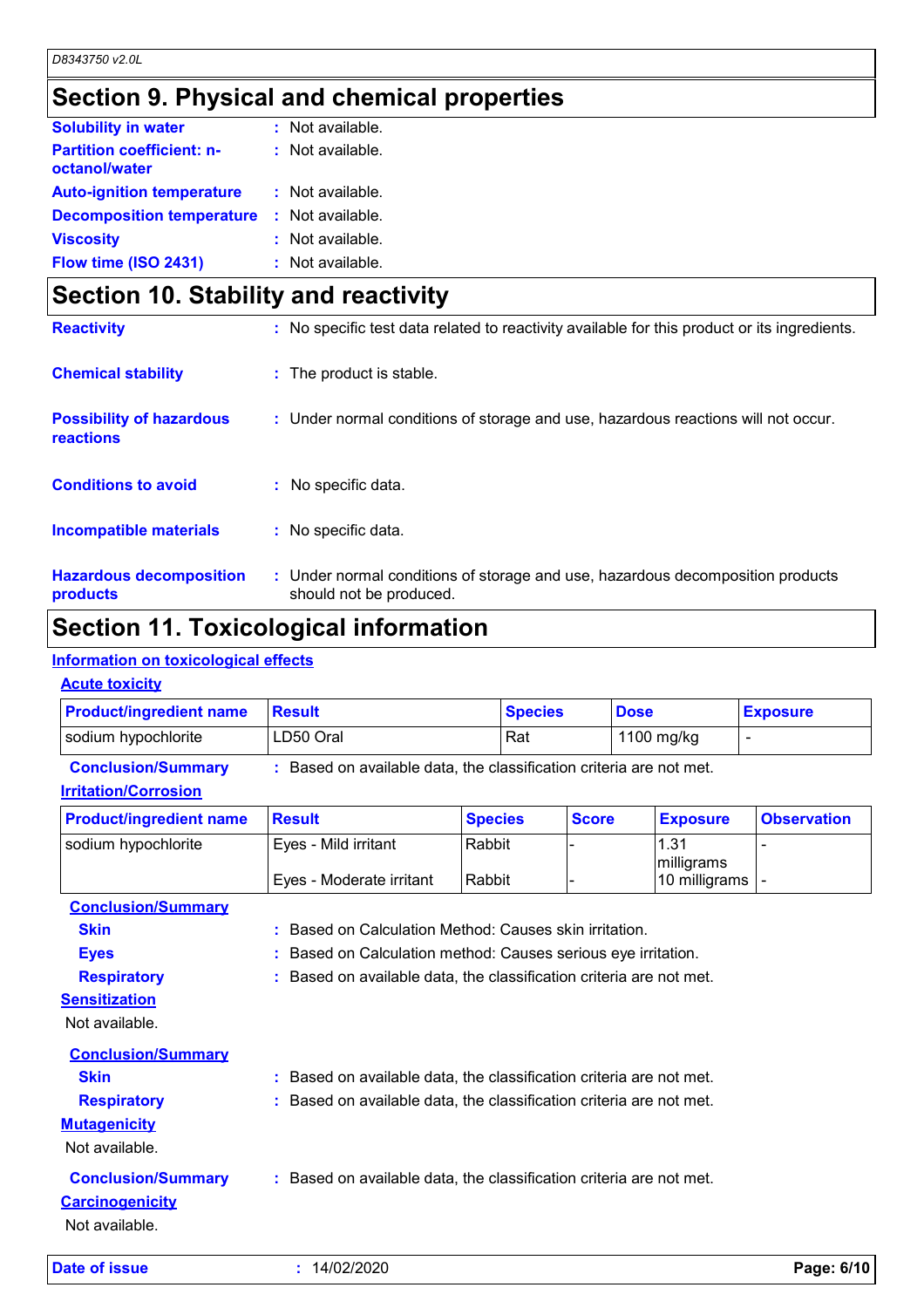# **Section 11. Toxicological information**

| <b>Reproductive toxicity</b><br>Not available.            |                                                                                            |            |
|-----------------------------------------------------------|--------------------------------------------------------------------------------------------|------------|
| <b>Conclusion/Summary</b>                                 | : Based on available data, the classification criteria are not met.                        |            |
| <b>Teratogenicity</b>                                     |                                                                                            |            |
| Not available.                                            |                                                                                            |            |
| <b>Conclusion/Summary</b>                                 | : Based on available data, the classification criteria are not met.                        |            |
| <b>Specific target organ toxicity (single exposure)</b>   |                                                                                            |            |
| Not available.                                            |                                                                                            |            |
| <b>Specific target organ toxicity (repeated exposure)</b> |                                                                                            |            |
| Not available.                                            |                                                                                            |            |
| <b>Aspiration hazard</b>                                  |                                                                                            |            |
| Not available.                                            |                                                                                            |            |
| <b>Information on the likely</b>                          | : Not available.                                                                           |            |
| routes of exposure                                        |                                                                                            |            |
| <b>Potential acute health effects</b>                     |                                                                                            |            |
| <b>Eye contact</b>                                        | : Causes serious eye irritation.                                                           |            |
| <b>Inhalation</b>                                         | : No known significant effects or critical hazards.                                        |            |
| <b>Skin contact</b>                                       | : Causes skin irritation.                                                                  |            |
| <b>Ingestion</b>                                          | : No known significant effects or critical hazards.                                        |            |
|                                                           | <b>Symptoms related to the physical, chemical and toxicological characteristics</b>        |            |
| <b>Eye contact</b>                                        | : Adverse symptoms may include the following:<br>pain or irritation<br>watering<br>redness |            |
| <b>Inhalation</b>                                         | : No specific data.                                                                        |            |
| <b>Skin contact</b>                                       | : Adverse symptoms may include the following:<br>irritation<br>redness                     |            |
| <b>Ingestion</b>                                          | : No specific data.                                                                        |            |
|                                                           |                                                                                            |            |
|                                                           | Delayed and immediate effects and also chronic effects from short and long term exposure   |            |
| <b>Short term exposure</b><br><b>Potential immediate</b>  | : Not available.                                                                           |            |
| effects                                                   |                                                                                            |            |
| <b>Potential delayed effects</b>                          | : Not available.                                                                           |            |
| <b>Long term exposure</b>                                 |                                                                                            |            |
| <b>Potential immediate</b><br>effects                     | : Not available.                                                                           |            |
| <b>Potential delayed effects</b>                          | : Not available.                                                                           |            |
| <b>Potential chronic health effects</b>                   |                                                                                            |            |
| Not available.                                            |                                                                                            |            |
| <b>Conclusion/Summary</b>                                 | : Based on available data, the classification criteria are not met.                        |            |
| <b>General</b>                                            | No known significant effects or critical hazards.                                          |            |
| <b>Carcinogenicity</b>                                    | : No known significant effects or critical hazards.                                        |            |
| <b>Mutagenicity</b>                                       | : No known significant effects or critical hazards.                                        |            |
| <b>Date of issue</b>                                      | : 14/02/2020                                                                               | Page: 7/10 |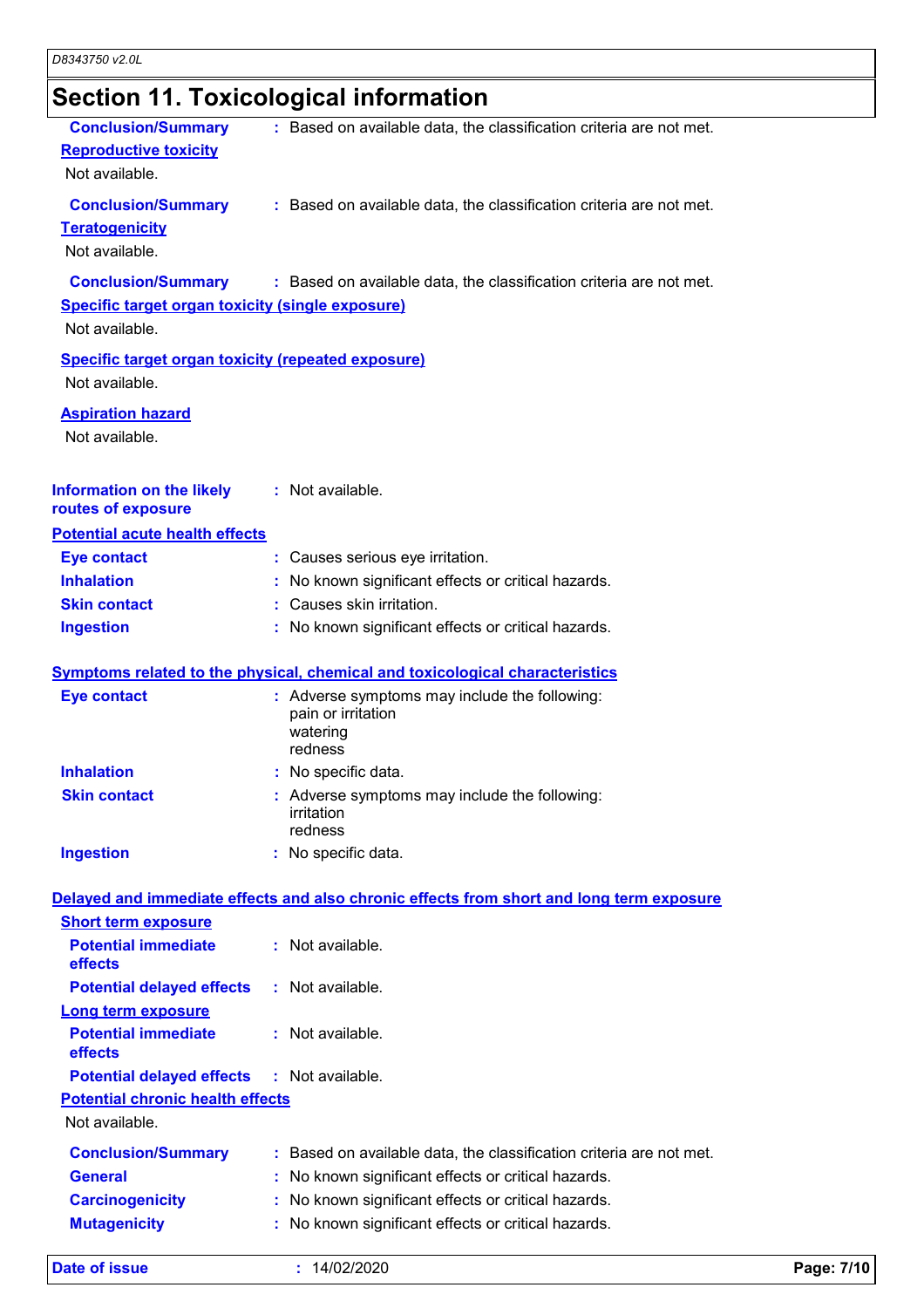# **Section 11. Toxicological information**

| <b>Teratogenicity</b>        |  |
|------------------------------|--|
| <b>Developmental effects</b> |  |

- **:** No known significant effects or critical hazards.
- **s** : No known significant effects or critical hazards.
- 
- **Fertility effects :** No known significant effects or critical hazards.

#### **Numerical measures of toxicity**

#### **Acute toxicity estimates**

| <b>Route</b> | <b>ATE value</b> |
|--------------|------------------|
| Oral         | 45810.43 mg/kg   |

# **Section 12. Ecological information**

#### **Toxicity**

| <b>Product/ingredient name</b> | <b>Result</b>                      | <b>Species</b>                                                                | <b>Exposure</b> |
|--------------------------------|------------------------------------|-------------------------------------------------------------------------------|-----------------|
| sodium hypochlorite            | Acute EC50 0.67 mg/l Marine water  | Algae - Phaeodactylum<br>tricornutum - Exponential<br>growth phase            | 96 hours        |
|                                | Acute LC50 56400 µg/l Marine water | Crustaceans - Palaemonetes<br>pugio                                           | 48 hours        |
|                                | Acute LC50 32 µg/l Fresh water     | Daphnia - Daphnia magna                                                       | 48 hours        |
|                                | Acute LC50 32 µg/l Marine water    | Fish - Oncorhynchus kisutch -<br>Juvenile (Fledgling, Hatchling,<br>Weanling) | 96 hours        |
|                                | Chronic NOEC 0.5 mg/l Marine water | Algae - Isochrysis galbana -<br>Exponential growth phase                      | 96 hours        |
|                                | Chronic NOEC 0.1 ppm Fresh water   | Fish - Cyprinus carpio - Young                                                | 30 days         |

**Conclusion/Summary :** Based on available data, the classification criteria are not met.

#### **Persistence and degradability**

**Conclusion/Summary :** Based on available data, the classification criteria are not met.

#### **Bioaccumulative potential**

Not available.

**Soil/water partition coefficient (Koc) :** Not available. **Mobility in soil**

**Other adverse effects** : No known significant effects or critical hazards.

## **Section 13. Disposal considerations**

| <b>Disposal methods</b> | : The generation of waste should be avoided or minimized wherever possible.<br>Disposal of this product, solutions and any by-products should at all times comply<br>with the requirements of environmental protection and waste disposal legislation<br>and any regional local authority requirements. Dispose of surplus and non-<br>recyclable products via a licensed waste disposal contractor. Waste should not be<br>disposed of untreated to the sewer unless fully compliant with the requirements of<br>all authorities with jurisdiction. Waste packaging should be recycled. Incineration or<br>landfill should only be considered when recycling is not feasible. This material and<br>its container must be disposed of in a safe way. Care should be taken when<br>handling emptied containers that have not been cleaned or rinsed out. Empty |
|-------------------------|---------------------------------------------------------------------------------------------------------------------------------------------------------------------------------------------------------------------------------------------------------------------------------------------------------------------------------------------------------------------------------------------------------------------------------------------------------------------------------------------------------------------------------------------------------------------------------------------------------------------------------------------------------------------------------------------------------------------------------------------------------------------------------------------------------------------------------------------------------------|
|                         | containers or liners may retain some product residues. Avoid dispersal of spilled<br>material and runoff and contact with soil, waterways, drains and sewers.                                                                                                                                                                                                                                                                                                                                                                                                                                                                                                                                                                                                                                                                                                 |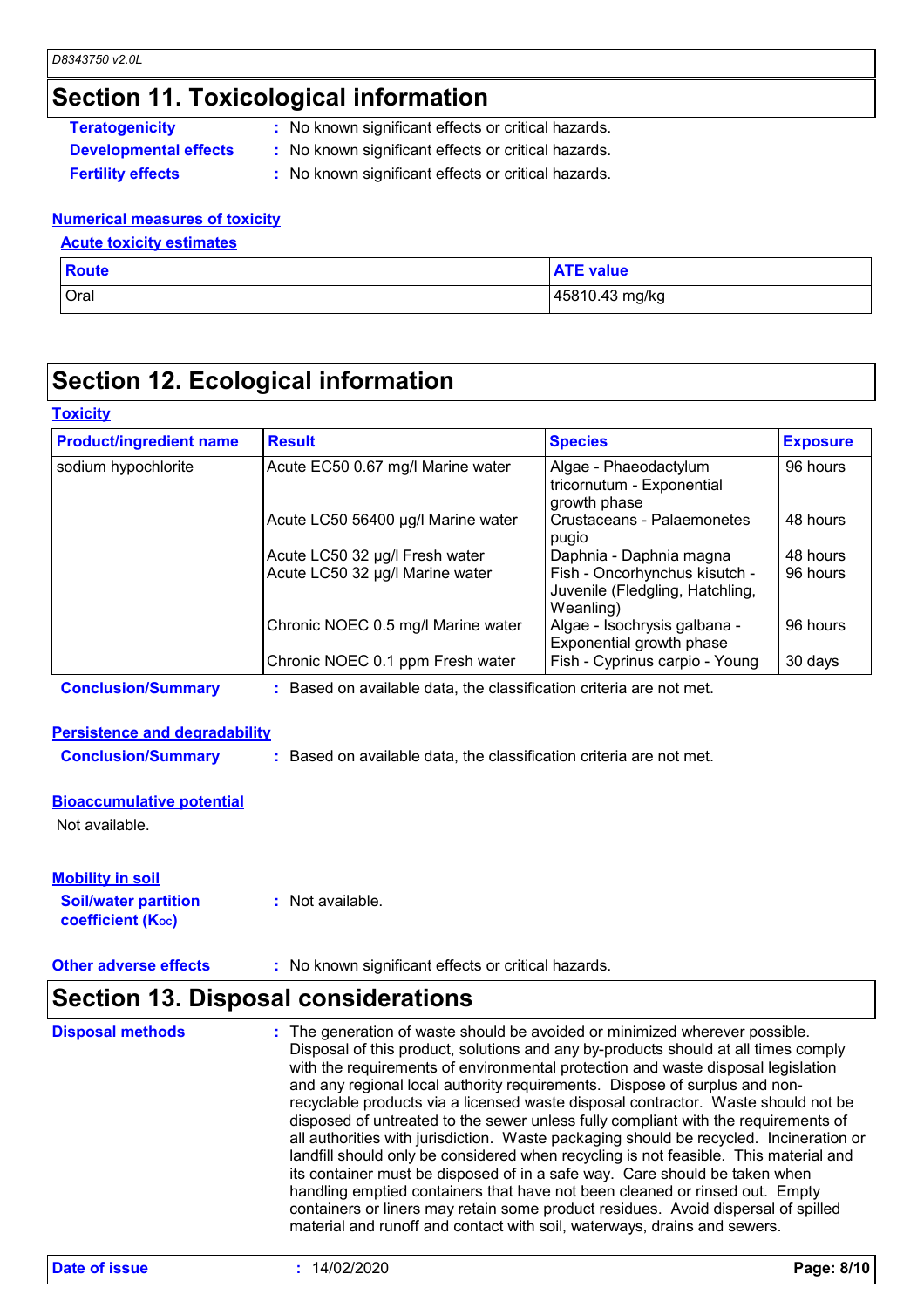# **Section 14. Transport information**

|                                      | <b>ADG</b>     | <b>ADR/RID</b> | <b>IMDG</b>    | <b>IATA</b>    |  |
|--------------------------------------|----------------|----------------|----------------|----------------|--|
| <b>UN number</b>                     | Not regulated. | Not regulated. | Not regulated. | Not regulated. |  |
| <b>UN proper</b><br>shipping name    |                |                |                |                |  |
| <b>Transport hazard</b><br>class(es) | $\overline{a}$ |                |                |                |  |
| <b>Packing group</b>                 | ۰              |                | ۰              | -              |  |
| <b>Environmental</b><br>hazards      | No.            | No.            | No.            | No.            |  |

**Special precautions for user Transport within user's premises:** always transport in closed containers that are **:** upright and secure. Ensure that persons transporting the product know what to do in the event of an accident or spillage.

**Transport in bulk according to Annex II of MARPOL and the IBC Code :** Not available.

## **Section 15. Regulatory information**

Not Scheduled.

**Model Work Health and Safety Regulations - Scheduled Substances**

No listed substance

| <b>Australia inventory (AICS)</b>                           | : All components are listed or exempted. |
|-------------------------------------------------------------|------------------------------------------|
| <b>New Zealand Inventory of</b><br><b>Chemicals (NZIoC)</b> | : All components are listed or exempted. |
| <b>HSNO Group Standard</b>                                  | : Cleaning Products (Subsidiary hazard)  |
| <b>HSNO Approval Number</b>                                 | : HSR002530                              |

## **Section 16. Any other relevant information**

| Section 16. Any other relevant information  |                                                                                                                                                                                                                                                                                                                                                                                                                                                                                                                                                                                                                                                                                                                              |            |  |
|---------------------------------------------|------------------------------------------------------------------------------------------------------------------------------------------------------------------------------------------------------------------------------------------------------------------------------------------------------------------------------------------------------------------------------------------------------------------------------------------------------------------------------------------------------------------------------------------------------------------------------------------------------------------------------------------------------------------------------------------------------------------------------|------------|--|
| <b>Key to abbreviations</b>                 | : ADG = Australian Dangerous Goods<br>ATE = Acute Toxicity Estimate<br><b>BCF</b> = Bioconcentration Factor<br>GHS = Globally Harmonized System of Classification and Labelling of Chemicals<br>IATA = International Air Transport Association<br>IBC = Intermediate Bulk Container<br><b>IMDG = International Maritime Dangerous Goods</b><br>LogPow = logarithm of the octanol/water partition coefficient<br>MARPOL = International Convention for the Prevention of Pollution From Ships,<br>1973 as modified by the Protocol of 1978. ("Marpol" = marine pollution)<br>NOHSC = National Occupational Health and Safety Commission<br>SUSMP = Standard Uniform Schedule of Medicine and Poisons<br>$UN = United Nations$ |            |  |
| Date of issue / Date of<br>revision         | : 14/02/2020                                                                                                                                                                                                                                                                                                                                                                                                                                                                                                                                                                                                                                                                                                                 |            |  |
| <b>Version</b>                              | $\therefore$ 2                                                                                                                                                                                                                                                                                                                                                                                                                                                                                                                                                                                                                                                                                                               |            |  |
| Procedure used to derive the classification |                                                                                                                                                                                                                                                                                                                                                                                                                                                                                                                                                                                                                                                                                                                              |            |  |
| Date of issue                               | : 14/02/2020                                                                                                                                                                                                                                                                                                                                                                                                                                                                                                                                                                                                                                                                                                                 | Page: 9/10 |  |